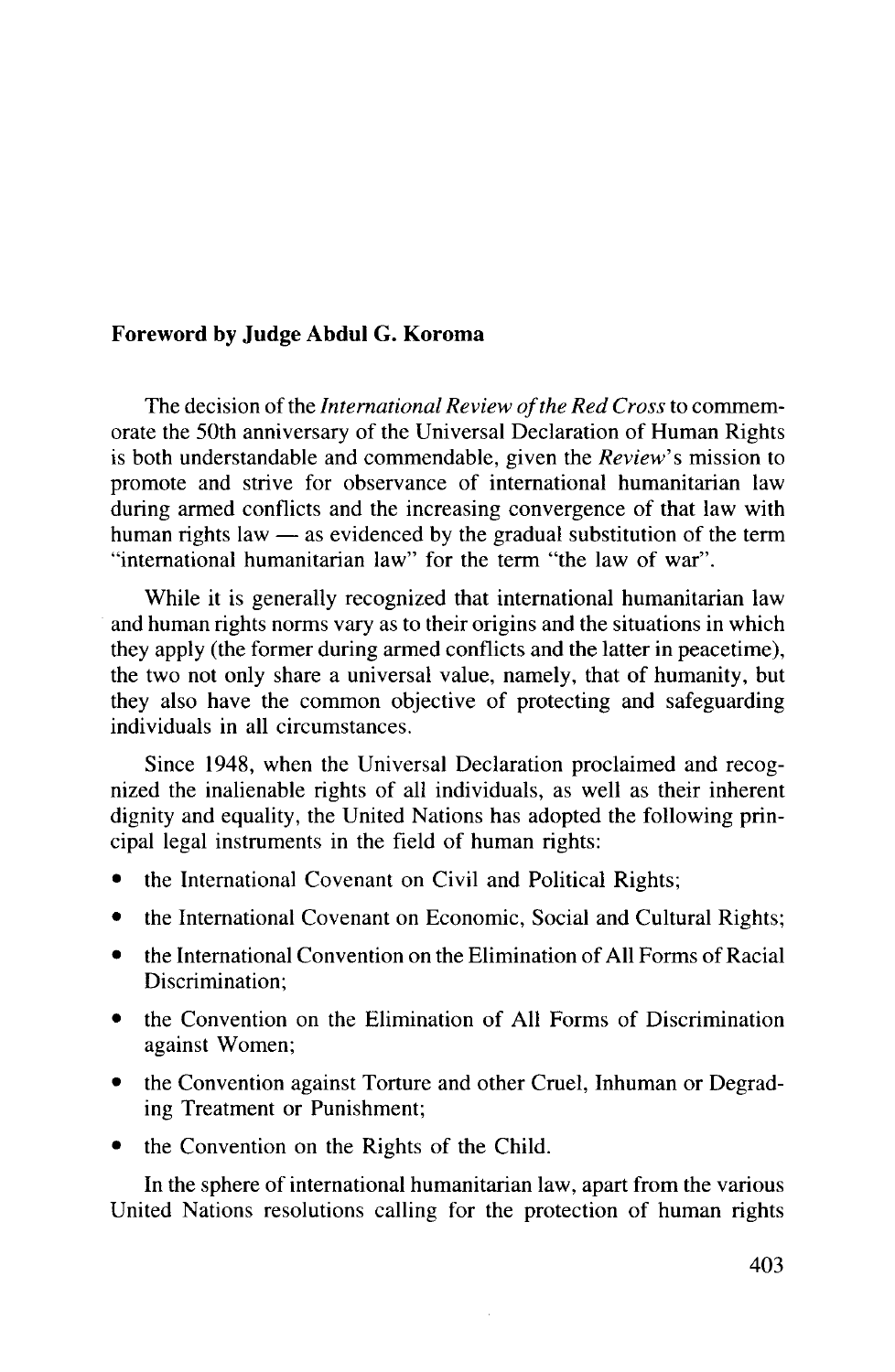during armed conflicts, the following principal legal instruments have been adopted:

- the Convention on the Prevention and Punishment of the Crime of Genocide;
- the four Geneva Conventions of 1949 for the protection of war victims;
- Protocol I additional to the Geneva Conventions, and relating to the protection of victims of international armed conflicts;
- Protocol II additional to the Geneva Conventions, and relating to the protection of victims of non-international armed conflicts.

Both sets of legal instruments could be seen as an expression of the international community's determination to strengthen and protect the rights of the individual both in peacetime and during armed conflicts.

But despite this impressive array of legal instruments, and their convergence, the international community has continued to witness, even most recently, many instances of the brutal and large-scale violation of human rights and humanitarian law in various parts of the world. It is because of such abuses that there have been renewed and urgent calls not only for the observance and enforcement of these instruments, but also for the establishment of institutions that would ensure their implementation. This has led to the setting up of the International Criminal Tribunal for the former Yugoslavia and the International Criminal Tribunal for Rwanda, which have the power to prosecute those responsible for serious human rights abuses and violations of international humanitarian law, including genocide.

For its part the International Court of Justice, which is enjoined to apply international law when making its rulings, has, in appropriate cases, applied both human rights law and international humanitarian law. Already in 1949, in the *Corfu Channel* case, the Court had referred to "elementary considerations of humanity" *(ICJ Reports,* 1949, p. 22) which are to be observed by the parties to a conflict. In the case concerning *Military and Paramilitary Activities in and against Nicaragua (Nicaragua* v. *United States of America), Merits,* the Court pointed out that "the Geneva Conventions are in some respects a development, and in other respects no more than the expression, of fundamental principles of humanitarian law" *(ICJ Reports,* 1986, p. 113). Accordingly, the parties must respect those principles independently of their obligations under the Conventions.